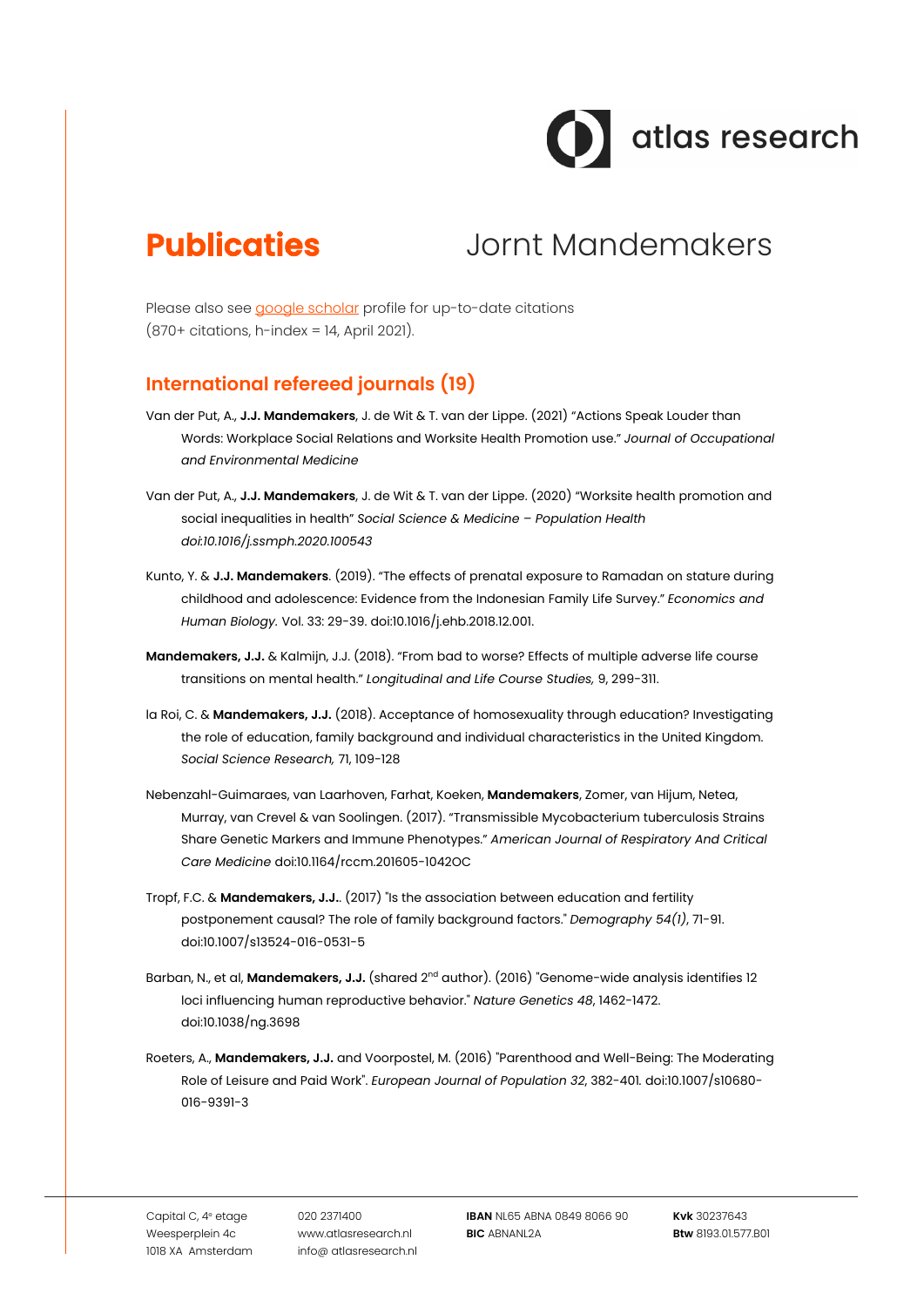- Klijs, B., Scholtens, S., **Mandemakers, J.J.**, Snieder, H., Stolk, R.P., and Smidt, N. (2015) Representativeness of the LifeLines Cohort Study. *PloS one* 10 (9), e0137203
- Tropf, F., Barban, N., Mills, M., Snieder, H., and **Mandemakers, J.J.**. (2015) "A Behavioral Genetic Study of Age at First Birth of Female UK Twins." *Population Studies* 69 (2), 129-145
- **Mandemakers, J.J.** and Roeters, A. (2015) "Fast or slow food? Explaining trends in time spent preparing and consuming food in the Netherlands, 1975-2005." *Acta Sociologica* 58 (2), 121-137
- **Mandemakers, J.J.** and Kalmijn, M. (2014). "Do mother's and father's education condition the impact of parental divorce on child well-being?" *Social Science Research* 44: 187-199.
- **Mandemakers, J.J.** and C.W.S Monden. (2013). "Does the effect of job loss on psychological distress differ by educational level?" *Work, Employment and Society* 27:73-93.
- Laarhoven, A., van, **J.J. Mandemakers**, J. Kleinnijenhuis, E. Mimount, L. Joosten, T. Ottenhoff, M. Netea, D. Soolingen, van, and R. Crevel, van. (2013). "Low Induction of Proinflammatory Cytokines Parallels Evolutionary Success of Modern Strains within the Mycobacterium tuberculosis Beijing Genotype." *Infection and Immunity* 81:3750-3756.
- **Mandemakers, J.J.**, C.W.S. Monden, and M. Kalmijn. (2010). "Are the effects of divorce on psychological distress modified by family background?" *Advances in Life Course Research* 15:27-40.
- **Mandemakers, J.J.** and C.W.S. Monden. (2010). "Does education buffer the impact of disability on psychological distress?" *Social Science & Medicine* 71:288-297.
- **Mandemakers, J.J.** and P. Dykstra. (2008). "Discrepancies in Parent's and Child's Reports of Support and Contact." *Journal of Marriage and Family* 70:495-506.

### **Dutch refereed (1)**

**Mandemakers, J.J.** and P. Dykstra. (2007). "Vertekening en onnauwkeurigheid in de rapportage van intergenerationele steun en contact door ouder en kind (Bias and unreliability in reports of intergenerational support and contact by parent and child)." *Mens en Maatschappij* 81:72-96.

### **Dutch non-refereed (2)**

- **Mandemakers, J.J.** (2019) "In de etalage: Van kwaad tot erger? De invloed van simultane tegenslagen in de levensloop op de mentale gezondheid." (In the spotlight: From bad to worse? The influence of simultaneous setbacks in the life course on mental health). *Mens en Maatschappij*
- **Mandemakers, J.J.** (2016) De pijn van een scheiding treft vooral moeders met jonge kinderen. (The pain of divorce mainly affects mothers with young children) *Demos*, 32-1: 4-5